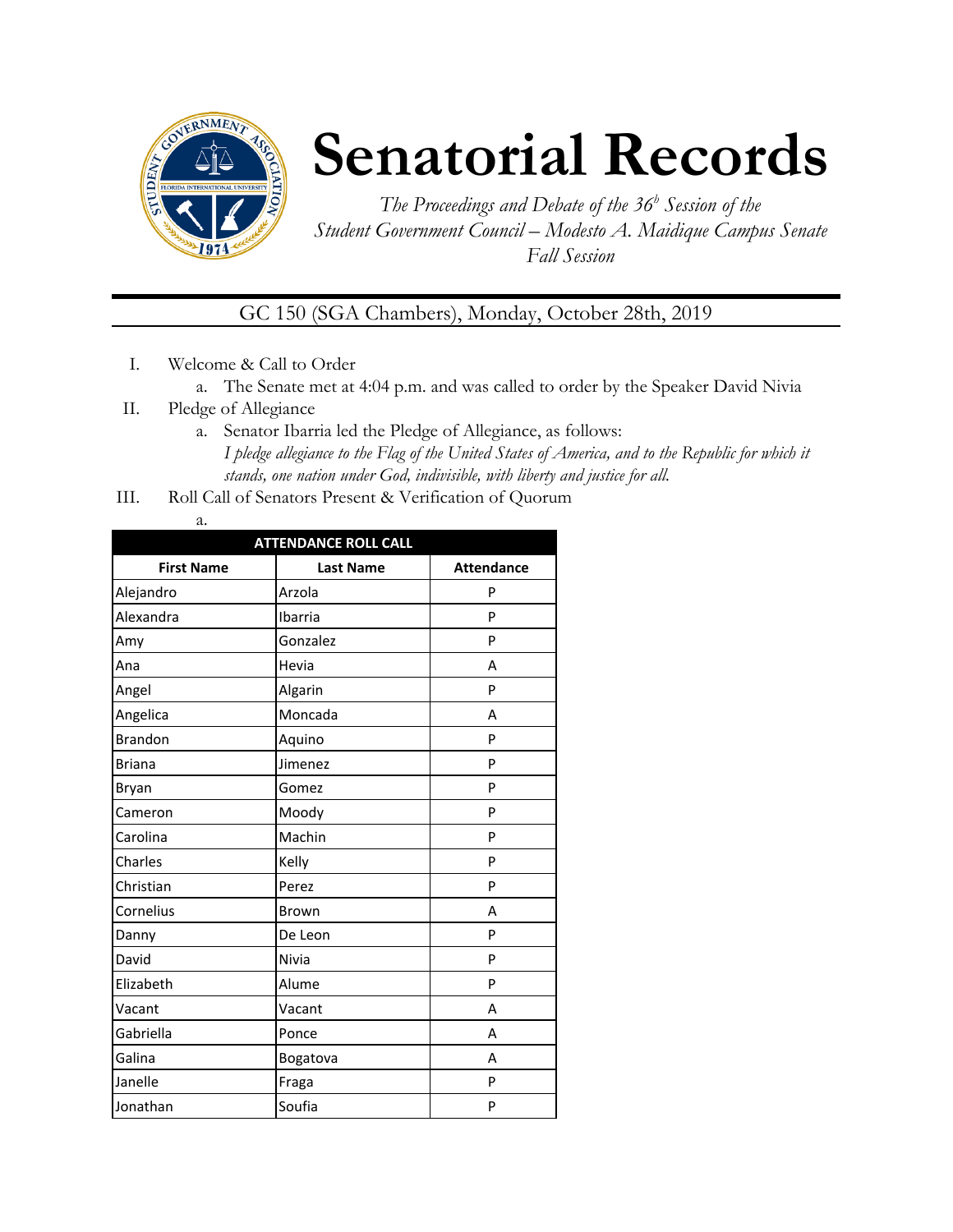| <b>AMT FOR QUORUM</b>   | 18            |                    |
|-------------------------|---------------|--------------------|
| <b>SENATORS PRESENT</b> | 30            | <b>ESTABLISHED</b> |
| <b>VACANT SEATS</b>     | 2             | <b>QUORUM</b>      |
| <b>SENATE SEATS</b>     | 38            |                    |
| <b>VACANT</b>           | <b>VACANT</b> |                    |
| Zackrey                 | Powers        | Tardy at 5:30pm    |
| Van                     | Le            | P                  |
| Sophia                  | Viterri       | P                  |
| Shahnwaz                | Rafi          | P                  |
| Santiago                | Arias         | P                  |
| Rose                    | Ingraham      | P                  |
| Molly                   | Schantz       | P                  |
| Michaela                | Mills         | P                  |
| Matthew                 | Beck          | P                  |
| Maryam                  | Rafieifar     | P                  |
| Marko                   | Nikitovic     | А                  |
| Mallory                 | Fortuno       | P                  |
| Leslie                  | Llambias      | Tardy at 5:19pm    |
| Kiara                   | Mohammad      | P                  |
| Karla                   | Perez         | P                  |

b. The roll was called and Quorum was verified with 30 Senators present.

- IV. Approval of the Minutes from October 14th, 2019
	- a. Senator Aquino moves to approve the minutes from October 14th, 2019. Senator Arias seconds. Motion passes.
- V. Adoption of the Agenda
	- a. Senator Algarin moves to add to discharge SB3604 from rules and legislation. Senator Ingraham seconds. Motion passes. i.

| <b>VOTE ON</b>    |                  |                   |      |               |
|-------------------|------------------|-------------------|------|---------------|
| <b>First Name</b> | <b>Last Name</b> | <b>Attendance</b> | Vote | <b>REASON</b> |
| Alejandro         | Arzola           | P                 | Υ    |               |
| Alexandra         | Ibarria          | P                 | Υ    |               |
| Amy               | Gonzalez         | P                 | Υ    |               |
| Ana               | Hevia            | Α                 |      |               |
| Angel             | Algarin          | P                 | Υ    |               |
| Angelica          | Moncada          | Α                 |      |               |
| <b>Brandon</b>    | Aquino           | P                 | N    |               |
| <b>Briana</b>     | Jimenez          | P                 | ۷    |               |
| Bryan             | Gomez            | P                 | Υ    |               |
| Cameron           | Moody            | P                 | Υ    |               |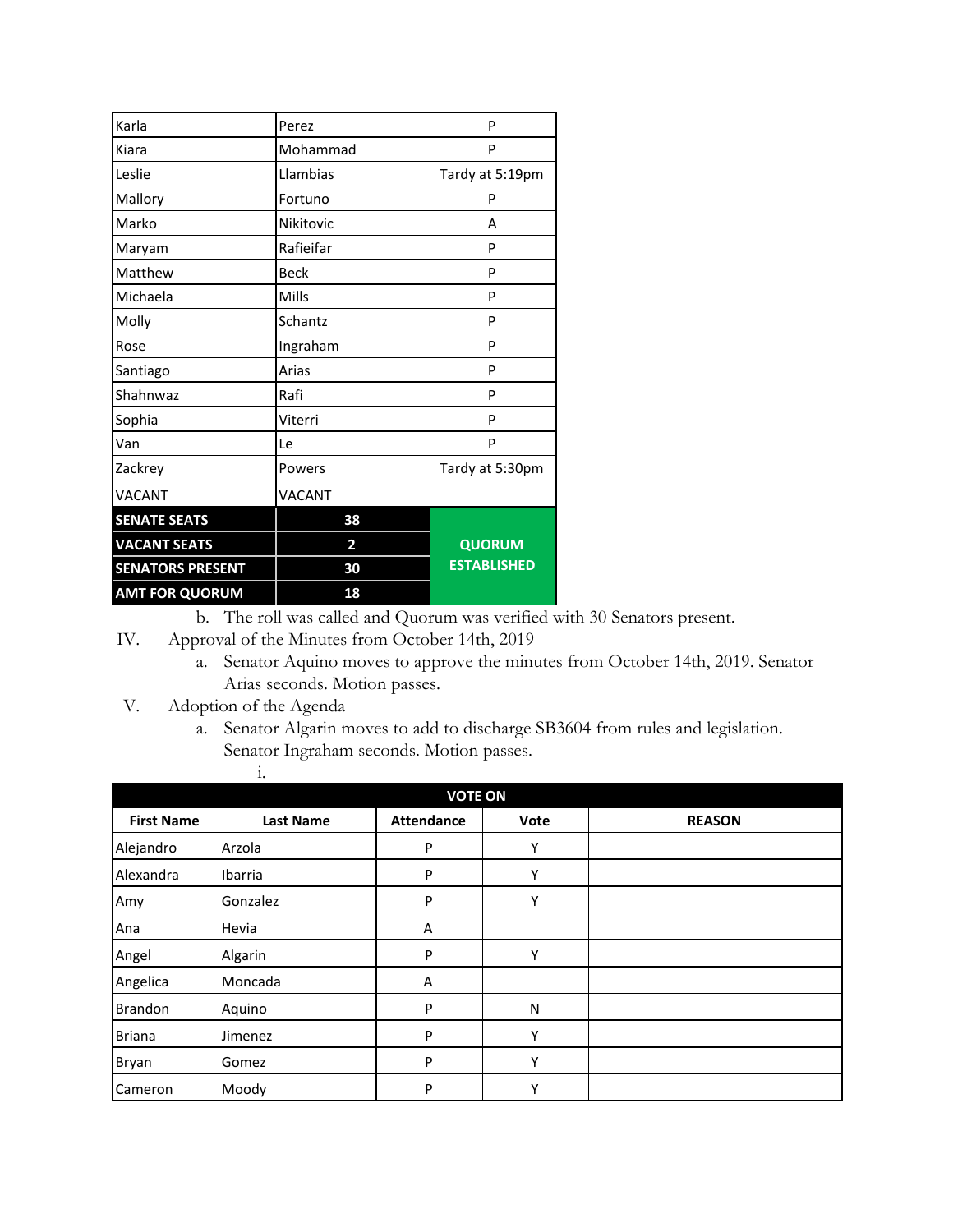| Carolina                  | Machin      | ${\sf P}$                 |                  |             |
|---------------------------|-------------|---------------------------|------------------|-------------|
| Charles                   | Kelly       | ${\sf P}$                 | Υ                |             |
| Christian                 | Perez       | ${\sf P}$                 | Υ                |             |
| Cornelius                 | Brown       | A                         |                  |             |
| Danny                     | De Leon     | ${\sf P}$                 | Υ                |             |
| David                     | Nivia       | ${\sf P}$                 | Υ                |             |
| Elizabeth                 | Alume       | ${\sf P}$                 | Υ                |             |
| Vacant                    | Vacant      | A                         |                  |             |
| Gabriella                 | Ponce       | A                         |                  |             |
| Galina                    | Bogatova    | A                         |                  |             |
| Janelle                   | Fraga       | $\boldsymbol{\mathsf{P}}$ | Υ                |             |
| Jonathan                  | Soufia      | ${\sf P}$                 | Υ                |             |
| Karla                     | Perez       | ${\sf P}$                 | Υ                |             |
| Kiara                     | Mohammad    | ${\sf P}$                 | Υ                |             |
| Leslie                    | Llambias    | A                         |                  |             |
| Mallory                   | Fortuno     | ${\sf P}$                 | Υ                |             |
| Marko                     | Nikitovic   | A                         |                  |             |
| Maryam                    | Rafieifar   | ${\sf P}$                 | Υ                |             |
| Matthew                   | <b>Beck</b> | А                         |                  |             |
| Michaela                  | Mills       | ${\sf P}$                 | Υ                |             |
| Molly                     | Schantz     | ${\sf P}$                 | Υ                |             |
| Rose                      | Ingraham    | $\sf P$                   | Υ                |             |
| Santiago                  | Arias       | ${\sf P}$                 | Υ                |             |
| Shahnwaz                  | Rafi        | A                         |                  |             |
| Sophia                    | Viterri     | ${\sf P}$                 |                  |             |
| Van                       | Le          | ${\sf P}$                 | Υ                |             |
| Zackrey                   | Powers      | A                         |                  |             |
| <b>VACANT</b>             | VACANT      |                           |                  |             |
|                           |             | YAY                       | 23               |             |
| <b>QUORUM ESTABLISHED</b> |             | <b>NAY</b>                | $\mathbf{1}$     | <b>PASS</b> |
|                           |             | <b>ABSTAIN</b>            | $\boldsymbol{0}$ |             |

- ii. Passes with 23-1-0
- b. Senator Algarin moves to add the first reading of SB3604 to new business. Senator Arzola seconds. Motion passes.

#### VI. Invited Speakers

- a. CSO Representative
	- i. Hosted 2nd general body meeting
	- ii. Established our point deadline for CSO
	- iii. CSO will have a retreat to train our Executive board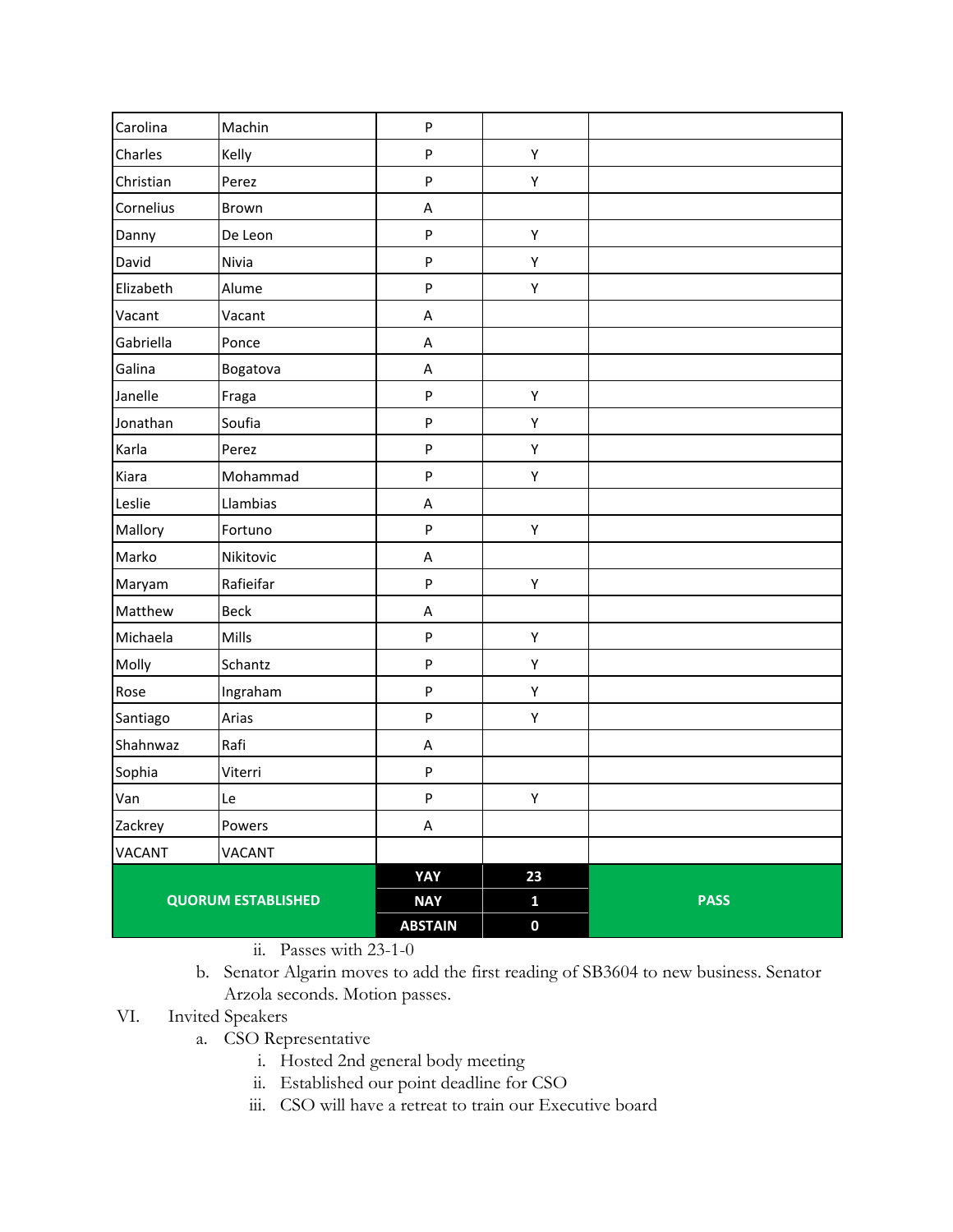- iv. Reschedule or Club Fair November 7th in GC Ballroom
- b. MUN Representative
	- i. We have gone to 2 more conferences the past few weeks:
		- 1. National Collegiate Security Conference hosted by GeorgeTown University
			- a. We were able to get 14 top awards out of 17 delegates
		- 2. Specialized and Crisis Conference hosted by Yale University
			- a. Took 7 delegates and we were able back 3 different awards
- c. Homecoming Council
	- i. Thank you guys for the support for Homecoming
	- ii. Pageant 2019- 465 attendees
	- iii. Panther Got Talent 1,200 student attendees
	- iv. UnCaging around 3,500 attendees without counting non-students
	- v. Homecoming Concert 2,600 attendees
	- vi. E-board application are out

#### *Point of Personal Privilege for Senator Kelly at 4:26pm; Returned at 4:29pm*

- d. Black Student Union
	- i. Total of 15 events for the month of October
		- 1. BBC Kickoff on October 7th Homecoming BBC collaboration a. 116 attendees
		- 2. Alumni Lunch in BBC on October 10th with an attendance of 83 people.
		- 3. Annual Blackout at both BBC and MMC
		- 4. Trying to do tabletop discussions
			- a. We did a test run with a total of 4 discussions, 2 at BBC and 2 at MMC. About 6 people per discussion
		- 5. October 25th BSU Goes Pink in GC pit
			- a. We did cards for Breast Cancer Survivors
			- b. 153 attendees
- e. SPC
	- i. Oct. 1st Noche Latina Event with 9 different organizations
		- 1. 602 attendees
	- ii. Oct. 2nd First academic event, "Stargazing with SPC" 1. 440 attendees
		-
	- iii. Oct. 11th Halloween movie night
		- 1. Halloween Town with 187 students
	- iv. Oct. 30th SPC Murder Mystery located in SIPA.
	- v. Oct. 31st SPC in the Upside Down in GC Ballrooms
		- 1. From 7-10pm

*Point of Personal Privilege for Senator Gomez at 4:32pm; Returned at 4:36pm*

- f. Residence Hall Association
	- i. Absent
- g. Multi-Faith Council
	- i. Absent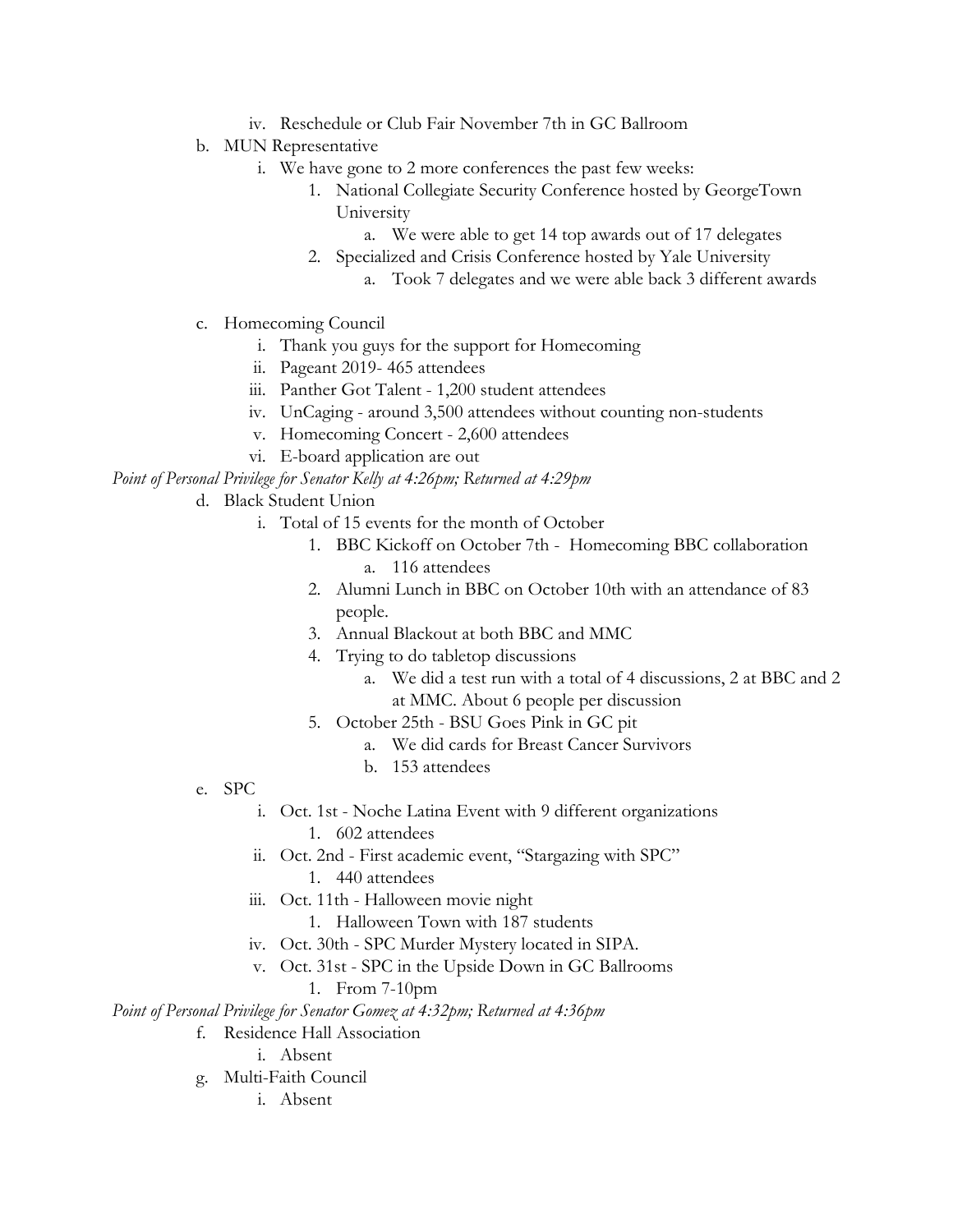h. Ombudsperson presentation - Sofia C. Trelles, MPA - Student Ombudsperson

#### VII. Committee Reports

- a. Finance Committee
	- i. Elections
		- 1. 2 open seats
	- ii. Changing meeting time for tomorrow at 5pm at the SGA office.
	- iii. If you have any questions, please contact sga.financecom@gmail.com
- b. Rules, Legislation, and Judiciary Committee
	- i. New meeting time at Wednesday from 4-5pm
	- ii. We have 2 pieces of legislation coming up today, SR3605 and 3606.
	- iii. Make sure to send your legislation to one committee first.
	- iv. Robert's Rules of Workshops are on the works
	- v. New Legislation Template
	- vi. If you have any questions, please contact sga.rljcommittee@gmail.com
- c. Operational Review Committee
	- i. We have received the audits for GPSC, CSO and Model Un
	- ii. If you have any questions, please contact fiusga.orc@gmail.com
- d. Internal Affairs Committee
	- i. Open Time Clock
		- 1. If you do not clock out, your hours will not count
		- 2. Must complete 3 hours weekly

*Point of Personal Privilege for Senator Soufia at 5:02pm; Returned at 505:pm*

*Point of Personal Privilege for Senator Algarin at 5:05pm; Returned at 5:07pm*

- ii. If you have any questions, please contact sgainternal@fiu.edu
- e. Student Advocacy Committee
	- i. SGA Reach In Reach Out at SGA office November 18th from 10am-2pm
		- 1. We are going to have giveaways
		- 2. Time slots for SGA Presentation are going to be 3 sets of 30 minute time slots, ex. 11am-11:30am, 12pm-12:20pm.
		- 3. Will be sending in the chat the google doc
	- ii. If you have any questions, please contact sgaadvocacy@fiu.edu

*Point of Personal Privilege for Vice President Ojeda at 5:11pm; Returned at 5:13pm*

- f. Graduate and Professional Students Committee
	- i. Event scheduled on November 14th from 5-8pm at SGA Office
		- 1. Finalized the preparation
		- 2. Confirmation from Healthy Living Program to attend our event and provide some services
		- 3. Will have giveaways
	- ii. Preparing a document for mutual expectation for graduate students and advisors
	- iii. If you have any questions, please contact GPSC@fiu.edu

## VIII. Executive Board Reports

- a. Speaker of the Senate
	- i. Senate seat applications are open now
	- ii. Add your office hours on the PPT that you will not change by today Monday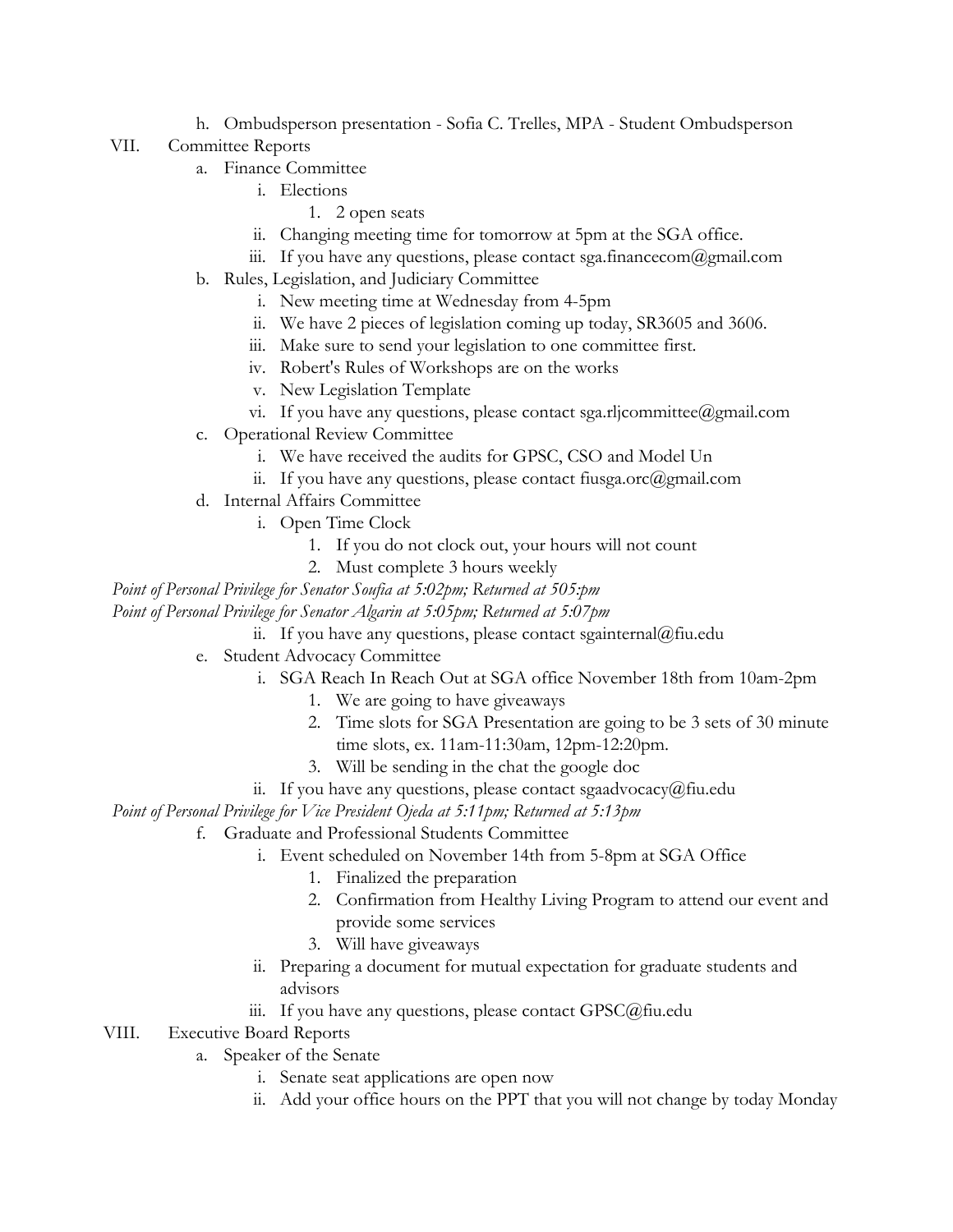- iii. Elizabeth Vazquez has stepped down from her Senate position
- iv. Committee Chairs- SOPS are due next Monday
- v. Composite Photos today from 7-9pm, Tuesday from 11am-2pm, and Thursday from 6pm-9pm. Make sure to wear your SGA polos.
- vi. If you have any questions, please email sgaspeaker@fiu.edu

*Point of Personal Privilege for Senator DeLeon at 5:15pm; Returned at 5:18pm*

- b. Speaker Pro Tempore
	- i. Transit Alliance-- [http://www.betterbus.miami/concepts](https://urldefense.proofpoint.com/v2/url?u=http-3A__www.betterbus.miami_concepts&d=DwMFaQ&c=lhMMI368wojMYNABHh1gQQ&r=XIsR4UU5FjdERKMEGgjc5uybW15TQJAQx3uRhTliQ94&m=1Vud8oHQmKq5_yJTmqHMqChLQx5PgfsuVoJfcT2w-wA&s=UCvvn-cyAg3zGYN8OYvJaLk4qNyqgMWUKu5tg7uBEpg&e=)
	- ii. Engage Miami-- Affordable Housing and Civic Engagement
	- iii. If you have any questions, please email sgaprotemp@fiu.edu
- c. President Rosell
	- i. Dorian Relief Efforts- the work is not done, expected impact in Spring
	- ii. Working on creating a Memorandum with Campus Life
		- 1. Money we are funding is for our students impacted
	- iii. Campus Safety Walk process of setting a date
	- iv. Engineering Town Hall meeting
	- v. Attending a Trustees Summit in Gainesville
	- vi. If you have any questions, please email sgapres $@$ fiu.edu
- d. Vice President Ojeda
	- i. Thank you for those who helped our for Preview for Recharge
	- ii. If you have any questions, please email sgavp@fiu.edu

*Point of Personal Privilege for Senator Jimenez at 5:27pm; Returned at 5:30pm*

- e. Comptroller
	- i. After appropriation is passed by the senate, please fill out for the disbursement for your event.
	- ii. If you have any questions, please email sgacomptrol@fiu.edu
- f. Chief Justice
	- i. No report
	- ii. If you have any questions, please email  $sgaiud@fiu.edu$
- IX. Special Orders
	- a. There were none.
- X. Vetoed Legislation
	- a. There were none.
- XI. Second Readings
	- a. There were none.
- XII. Unfinished Business
	- a. *SB 3603* A BILL TO INCORPORATE SGC- MMC CONTINGENCY FUND REGULATIONS
		- i. Senator Algarin moves to table SB3603 to next senate meeting. Senator Kelly seconds. Motion passes.
- XIII. New Business
	- a. SB3604
		- i. Senator Aquino moves to go into a 15 minutes discussion. Senator Ingraham seconds. Motion passes.
		- ii. Senator Gomez moves to extend discussion by 5 minutes. Motion fails.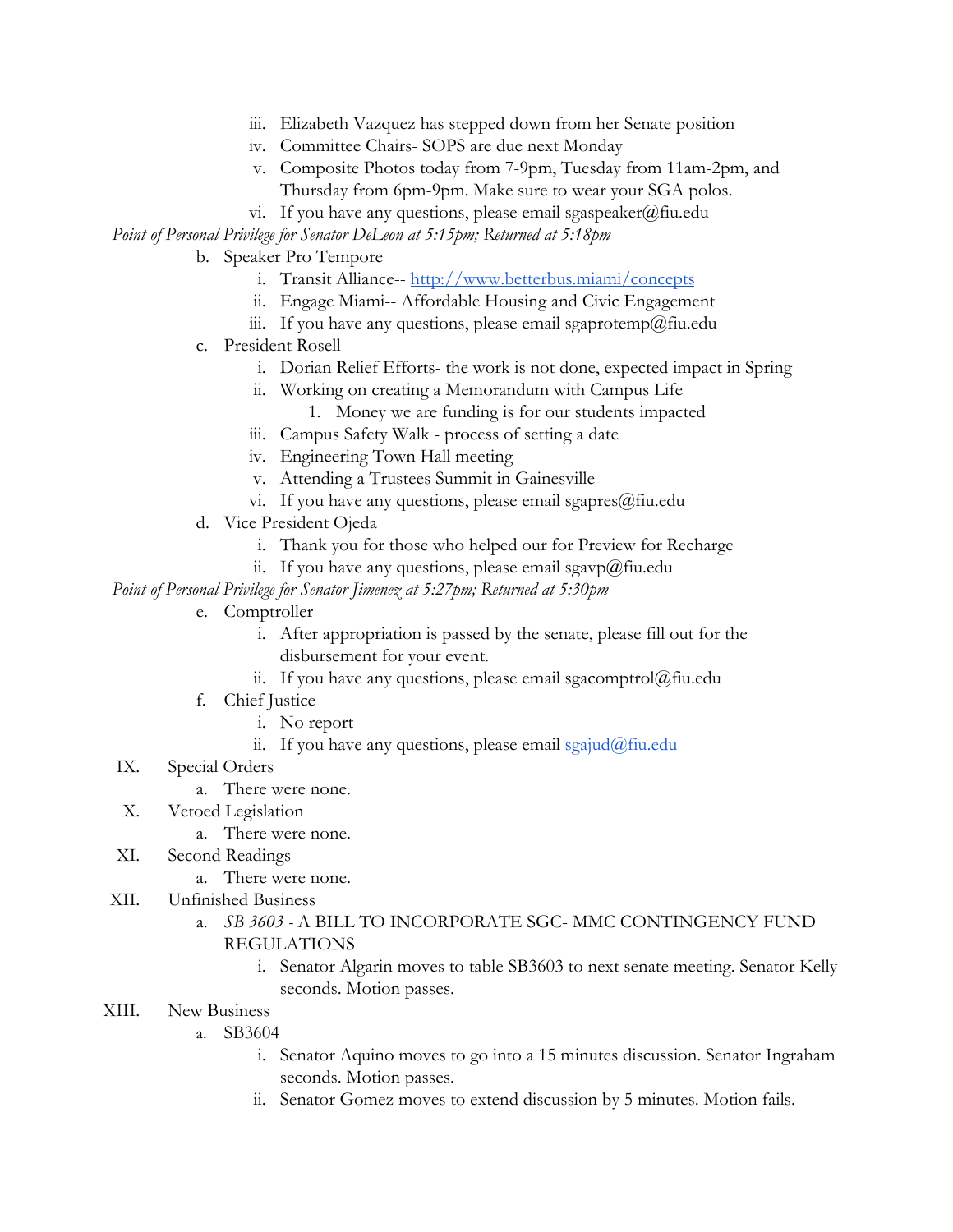iii. Senator Aquino moves to go into the next order of business. Senator Arzola seconds. Motion passes.

Senator Schantz moves to table Item B and C for the next senate meeting to move onto confirmation. Senator Arzola seconds. Motion passes.

*Point of Personal Privilege for Senator Arzola at 5:52pm; Returned at 6:06pm*

- b. SR3604 Gun Threat Resolution
- c. SR3605 A RESOLUTION IN SUPPORT OF GREATER AVAILABILITY OF FREE FEMININE PRODUCTS AT THE FLORIDA INTERNATIONAL UNIVERSITY'S MODESTO A. MAIDIQUE & ENGINEERING CAMPUSES
- d. Confirmations
	- i. Secretary of Public Affairs
		- 1. Cristina Vale
			- a. Presentation
			- b. Question and Answer Period
		- 2. Senator Aquino moves to go into voting procedure. Senator Powers seconds. Motion passes.
			- a. Senator Algarin moves to vote by unanimous consent. Senator Aquino seconds. Motion passes.
		- 3. Confirmed

#### *Point of Personal Privilege for Senator Mills at 6:00pm; Dismissed*

Senator Arias moves to extend the senate by 10 minutes. Senator Gonzalez seconds. Motion passes.

- ii. Secretary of Educational Programs
	- 1. Rafael Vazquez
		- a. Presentation
		- b. Question and Answer Period
			- i. Senator Arias moves to close the question and answer period. Senator Gomez seconds. Motion passes.
		- c. Senator Arias moves to go into voting by unanimous consent. Senator Aquino seconds. Motion passes.
			- i. Unanimous consent fail
		- d. Senator Algarin moves to go into voting by roll call. Senator Fraga seconds. Motion passes.

i.

| <b>VOTE ON</b>    |           |                   |      |                              |
|-------------------|-----------|-------------------|------|------------------------------|
| <b>First Name</b> | Last Name | <b>Attendance</b> | Vote | <b>REASON</b>                |
| Alejandro         | Arzola    | P                 | Α    | Not present for presentation |
| Alexandra         | Ibarria   | P                 |      |                              |
| Amy               | Gonzalez  | P                 |      |                              |
| Ana               | Hevia     | Α                 |      |                              |
| Angel             | Algarin   | P                 | v    |                              |
| Angelica          | Moncada   | А                 |      |                              |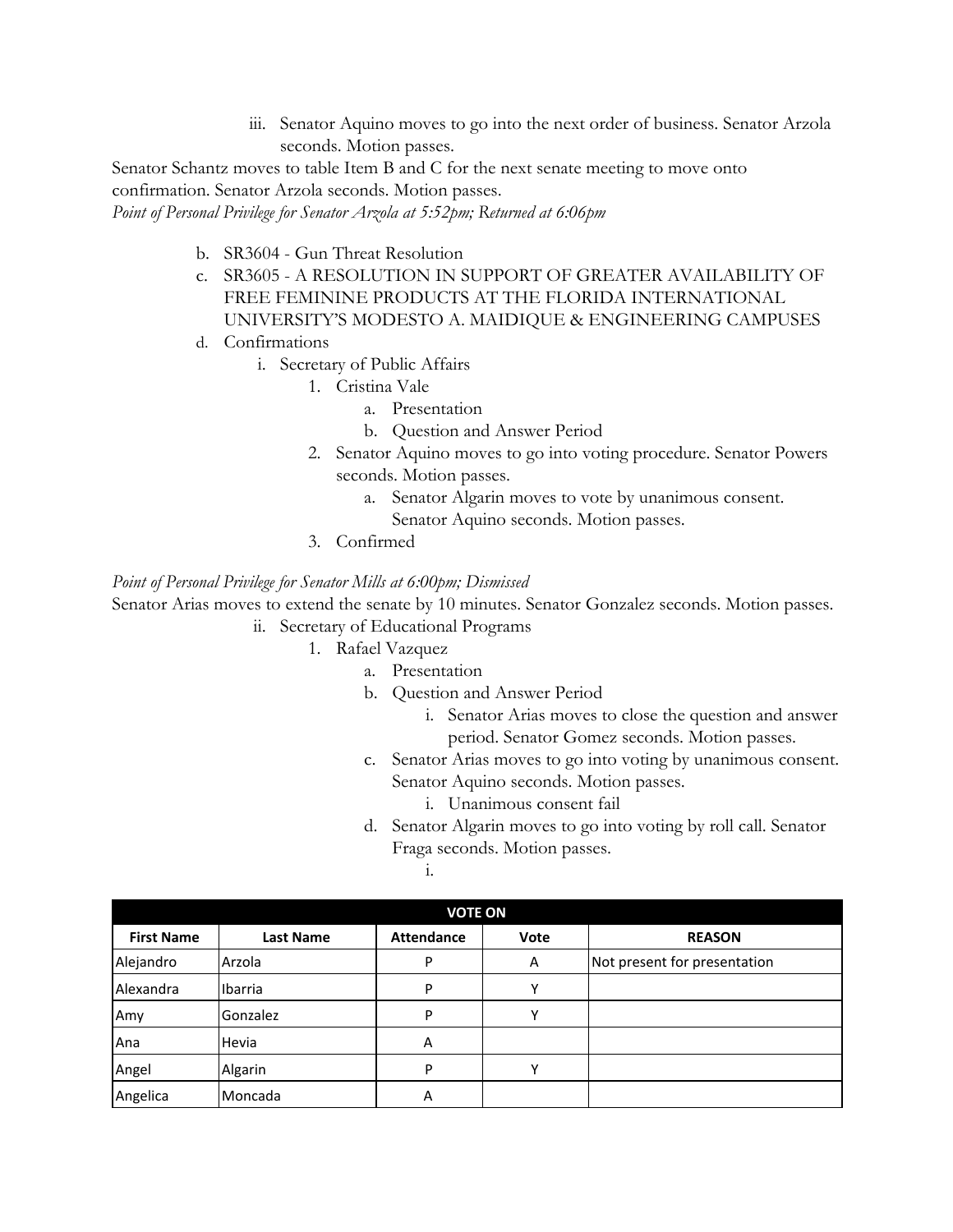| <b>Brandon</b>            | Aquino      | P              | Υ            |             |
|---------------------------|-------------|----------------|--------------|-------------|
| <b>Briana</b>             | Jimenez     | P              | Υ            |             |
| Bryan                     | Gomez       | P              | Υ            |             |
| Cameron                   | Moody       | P              | ${\sf N}$    |             |
| Carolina                  | Machin      | ${\sf P}$      |              |             |
| Charles                   | Kelly       | P              | Υ            |             |
| Christian                 | Perez       | P              | Υ            |             |
| Cornelius                 | Brown       | A              |              |             |
| Danny                     | De Leon     | P              | Υ            |             |
| David                     | Nivia       | P              | Υ            |             |
| Elizabeth                 | Alume       | P              | Υ            |             |
| Vacant                    | Vacant      | $\mathsf A$    |              |             |
| Gabriella                 | Ponce       | A              |              |             |
| Galina                    | Bogatova    | A              |              |             |
| Janelle                   | Fraga       | ${\sf P}$      | Υ            |             |
| Jonathan                  | Soufia      | P              | Υ            |             |
| Karla                     | Perez       | P              | ${\sf N}$    |             |
| Kiara                     | Mohammad    | P              | Υ            |             |
| Leslie                    | Llambias    | P              | Υ            |             |
| Mallory                   | Fortuno     | P              | Υ            |             |
| Marko                     | Nikitovic   | A              |              |             |
| Maryam                    | Rafieifar   | P              | Υ            |             |
| Matthew                   | <b>Beck</b> | P              |              |             |
| Michaela                  | Mills       | P              |              |             |
| Molly                     | Schantz     | P              | Υ            |             |
| Rose                      | Ingraham    | P              | Υ            |             |
| Santiago                  | Arias       | P              | Υ            |             |
| Shahnwaz                  | Rafi        | P              | Υ            |             |
| Sophia                    | Viterri     | P              |              |             |
| Van                       | Le          | P              | Υ            |             |
| Zackrey                   | Powers      | ${\sf P}$      | Υ            |             |
| VACANT                    | VACANT      |                |              |             |
|                           |             | YAY            | 23           |             |
| <b>QUORUM ESTABLISHED</b> |             | <b>NAY</b>     | $\mathbf{2}$ | <b>PASS</b> |
|                           |             | <b>ABSTAIN</b> | $\mathbf{1}$ |             |

ii. Confirmed with 23-2-1

XIV. Advisor Report

a. If you have any questions, please email mimcast@fiu.edu